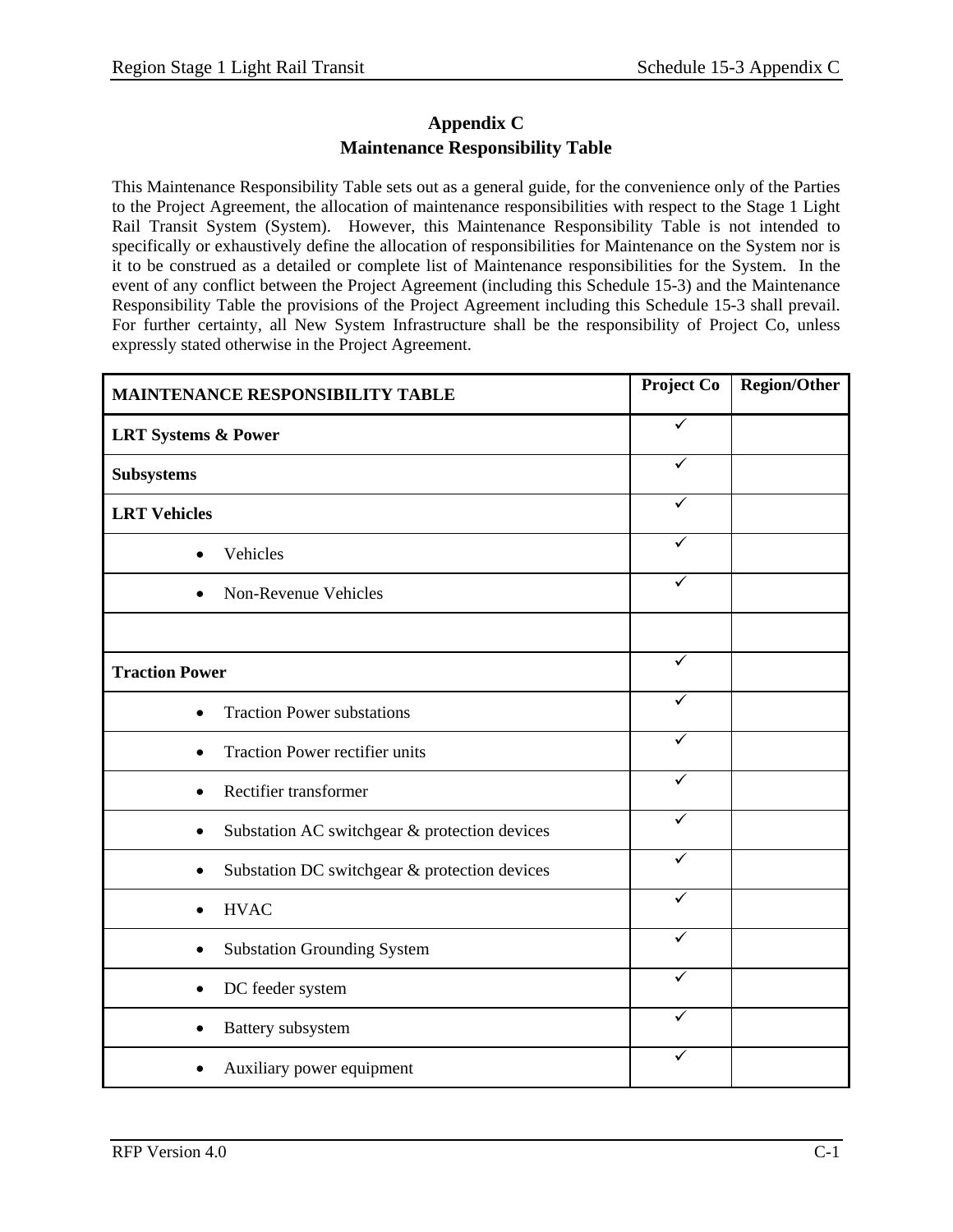| <b>MAINTENANCE RESPONSIBILITY TABLE</b>                           | Project Co   | <b>Region/Other</b> |
|-------------------------------------------------------------------|--------------|---------------------|
| Fire/Smoke Detection                                              | ✓            |                     |
| Intrusion alarm subsystem                                         | ✓            |                     |
| Lightning protection                                              | ✓            |                     |
| Negative disconnect switch                                        |              |                     |
| Positive disconnect switch                                        | ✓            |                     |
| Telephone equipment [Footnote 1]                                  |              | ✓                   |
| Protective devices and metering                                   | $\checkmark$ |                     |
| Cable and raceway subsystem                                       |              |                     |
| Substation foundation                                             | ✓            |                     |
| Negative return rail overvoltage detection                        | ✓            |                     |
| Tie in equipment to Hydro Alignment Supply points<br>/demarcation | $\checkmark$ |                     |
| <b>Overhead Catenary System</b>                                   |              |                     |
| OCS, supporting systems and foundations                           | ✓            |                     |
| <b>Cathodic Protection</b>                                        |              |                     |
| Lightning protection                                              | ✓            |                     |
| Feeder and reinforcing Cables                                     |              |                     |
| Switch heaters                                                    |              |                     |
| <b>Train Control and Signaling System</b>                         | $\checkmark$ |                     |
| Vital Microprocessor Interlocking Systems                         | ✓            |                     |
| Non-vital control logic                                           | ✓            |                     |
| Vehicle location system                                           | ✓            |                     |
| Onboard logic processor                                           | ✓            |                     |
| <b>ATP</b>                                                        | $\checkmark$ |                     |
| Grounding                                                         | ✓            |                     |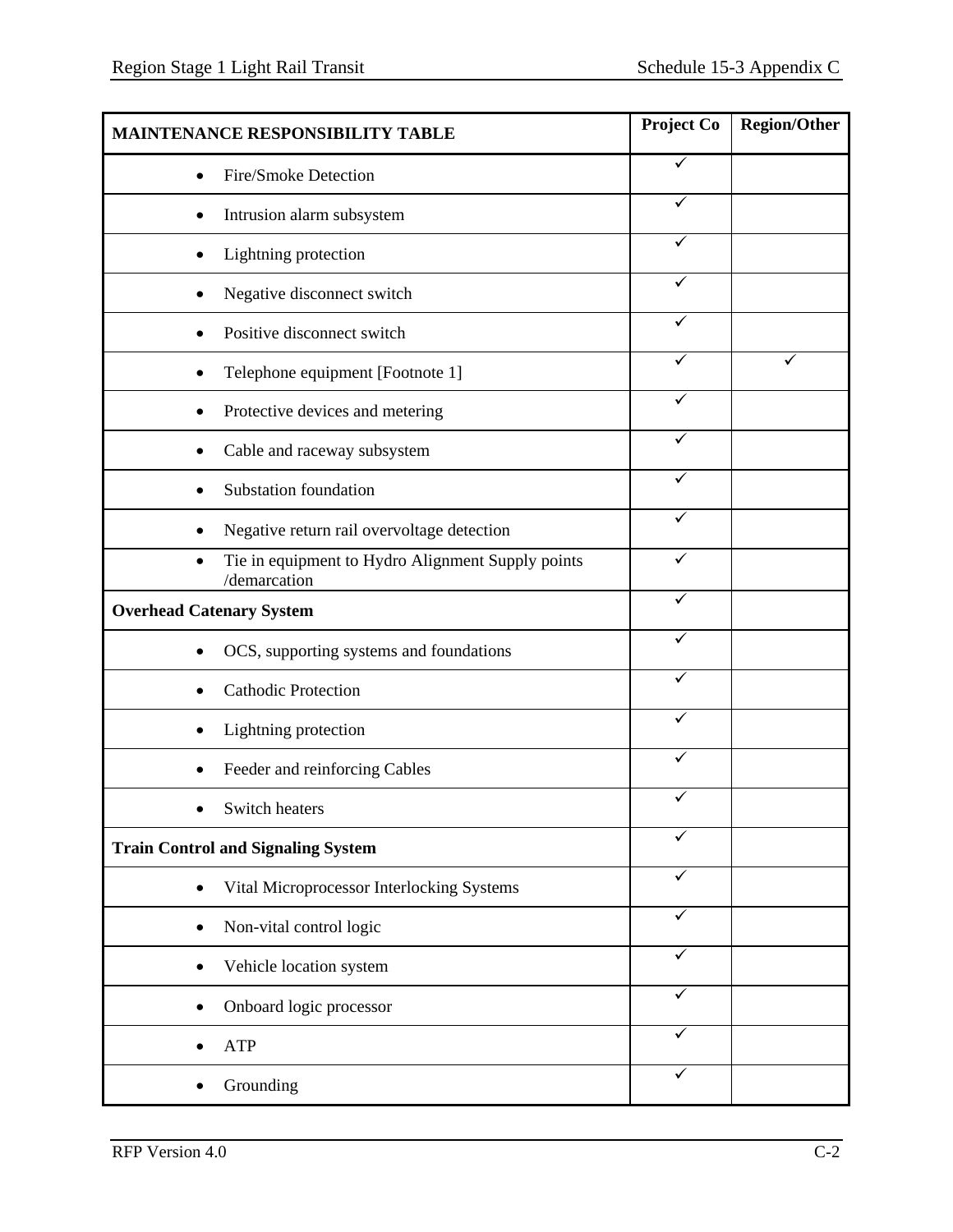| MAINTENANCE RESPONSIBILITY TABLE                   | Project Co   | <b>Region/Other</b> |
|----------------------------------------------------|--------------|---------------------|
| Fuses and electrical protection<br>٠               | ✓            |                     |
| Local control panels                               | ✓            |                     |
| Event recorders                                    | ✓            |                     |
| Wayside switch indicators                          | ✓            |                     |
| Mainline switch machines                           | ✓            |                     |
| Track switch heaters                               | ✓            |                     |
| Relays                                             | ✓            |                     |
| Control circuitry and software                     |              |                     |
| Train position detection and associated signalling |              |                     |
| Instrument houses, cases and junction boxes        | ✓            |                     |
| Wayside LRT signal equipment                       | $\checkmark$ |                     |
| <b>Batteries</b>                                   |              |                     |
| Yard switch machines                               | ✓            |                     |
| <b>Communications and Control Systems</b>          | ✓            |                     |
| <b>Communication System</b>                        | ✓            |                     |
| Public address (PA)                                |              |                     |
| Passenger information display system (PIDS)        |              |                     |
| Closed circuit television (CCTV)                   | $\checkmark$ |                     |
| Workstations                                       | ✓            |                     |
| Monitors                                           | $\checkmark$ |                     |
| <b>Application Servers</b>                         | ✓            |                     |
| <b>Database Servers</b>                            | ✓            |                     |
| <b>Network Recorders</b>                           | ✓            |                     |
| Intrusion access control system (IAC)<br>٠         | ✓            |                     |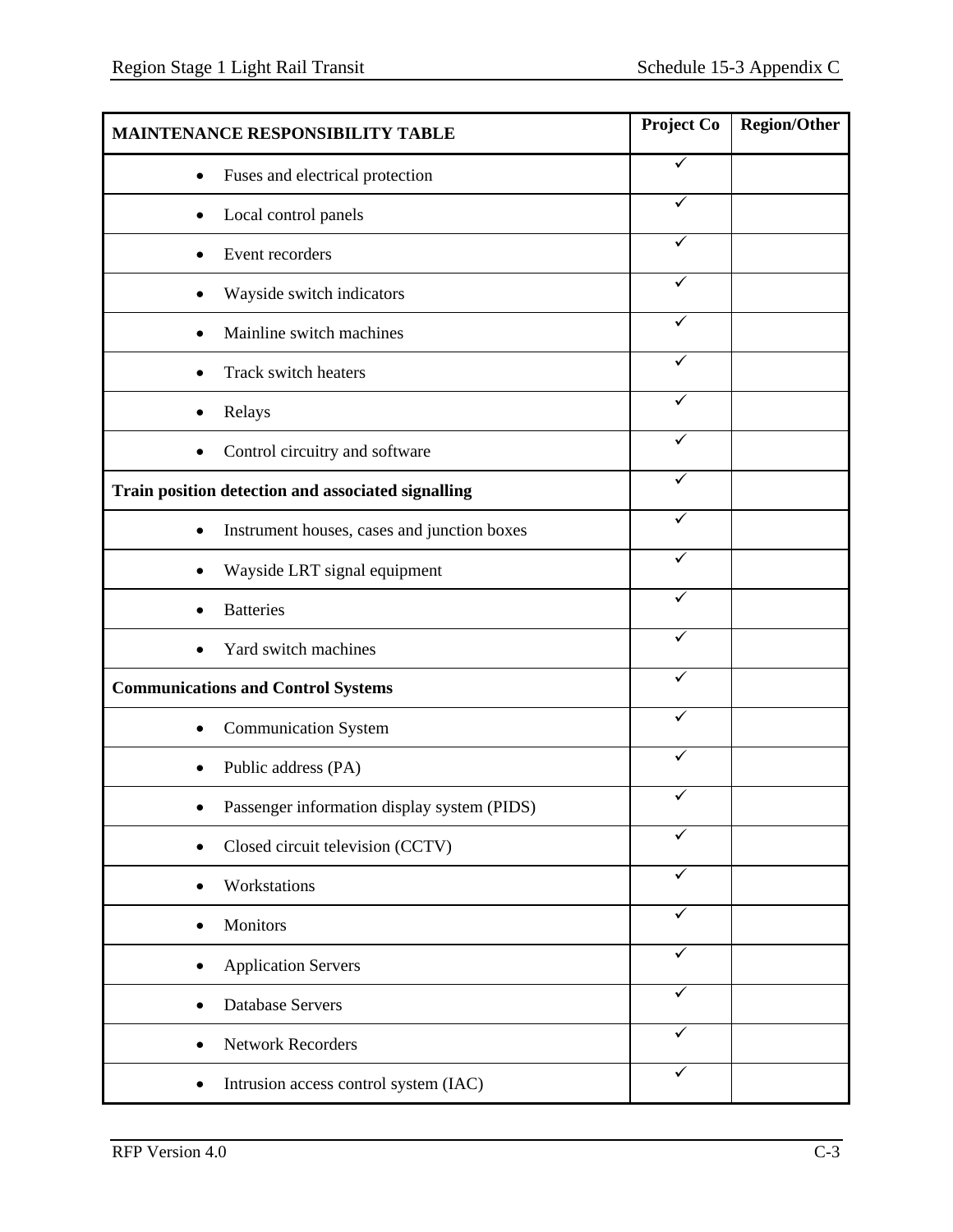| <b>MAINTENANCE RESPONSIBILITY TABLE</b>                         | Project Co   | <b>Region/Other</b> |
|-----------------------------------------------------------------|--------------|---------------------|
| Telephone and Intercom System                                   | ✓            |                     |
| <b>SCADA</b>                                                    | ✓            |                     |
| Train control                                                   | ✓            |                     |
| <b>LRT</b> Consoles                                             |              |                     |
| <b>LRT</b> Signalling Room                                      | ✓            |                     |
| Radio communication systems [Footnote 2]                        |              | ✓                   |
| Fare collection [Footnote 3]                                    | ✓            |                     |
| Master clock                                                    |              |                     |
| <b>Cathodic Protection/Stray Current</b>                        | ✓            |                     |
| Structures and materials                                        | ✓            |                     |
| Coating systems                                                 | $\checkmark$ |                     |
| Cathodic protection                                             | ✓            |                     |
| Stray current corrosion prevention systems                      | ✓            |                     |
| <b>Miscellaneous System Infrastructure</b>                      |              |                     |
| Uninterruptible power supplies and battery banks                | ✓            |                     |
| Lighting controls                                               |              |                     |
| Guideway intrusion detection and monitoring system              |              |                     |
| Emergency equipment                                             | ✓            |                     |
| Motor control centers                                           | ✓            |                     |
| Emergency generators                                            | ✓            |                     |
| DC power disconnects, transfer switches, and ground<br>switches | ✓            |                     |
| Safety and monitoring system                                    | ✓            |                     |
| Dynamic information signs                                       | ✓            |                     |
| Passenger information signs                                     | ✓            |                     |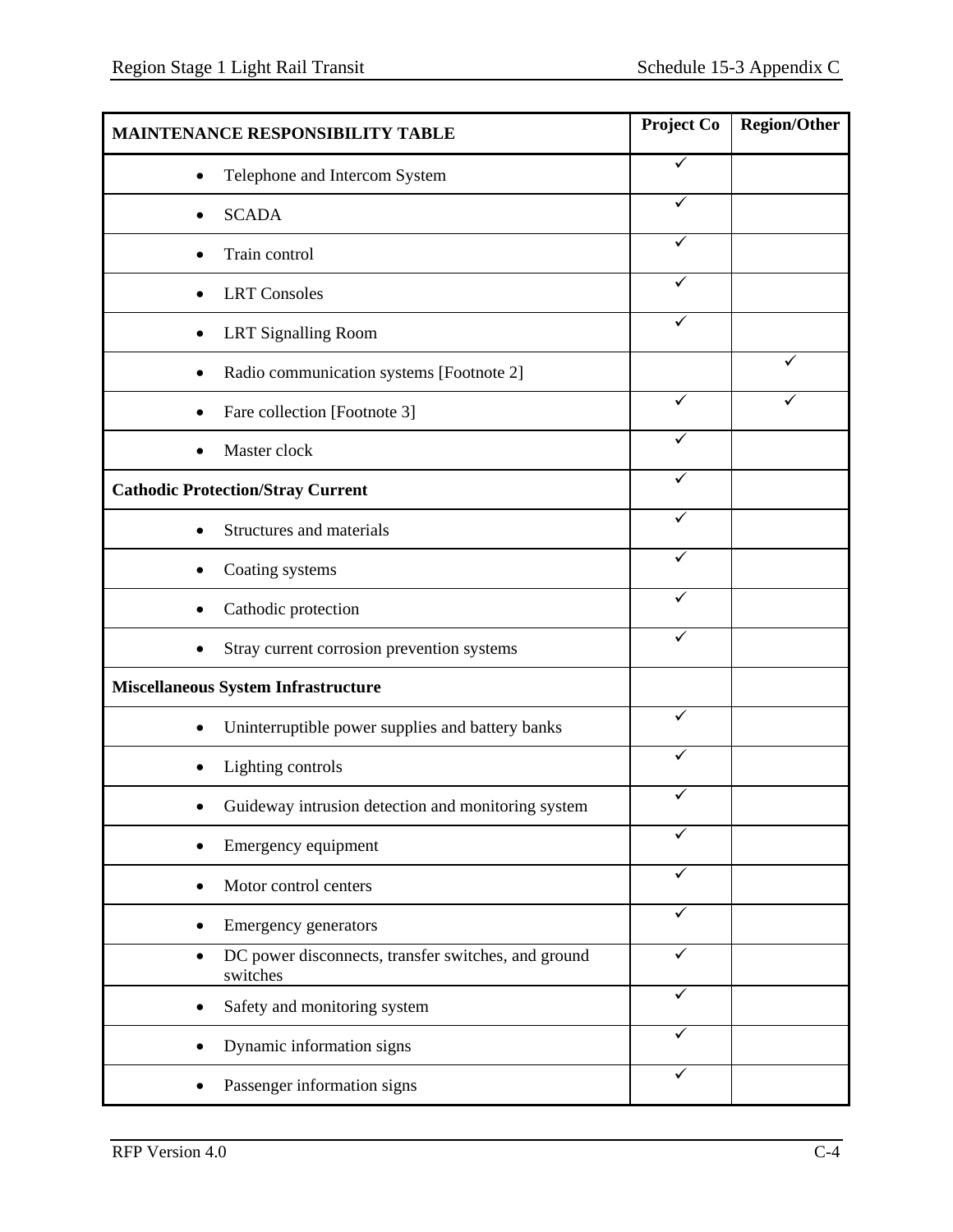| <b>MAINTENANCE RESPONSIBILITY TABLE</b>                                                                                                                                                          | <b>Project Co</b> | <b>Region/Other</b> |
|--------------------------------------------------------------------------------------------------------------------------------------------------------------------------------------------------|-------------------|---------------------|
| Public address system - Stations<br>$\bullet$                                                                                                                                                    | ✓                 |                     |
| Public address system - Vehicles                                                                                                                                                                 | ✓                 |                     |
| <b>Trackwork (including Tracks)</b>                                                                                                                                                              |                   |                     |
| Track, running rails (including railhead profiling, track<br>adjustment and levelling, and noise and vibration<br>mitigation)                                                                    | ✓                 |                     |
| Ties/transition ties, electrical insulation and impedance<br>bonds                                                                                                                               | ✓                 |                     |
| Turn outs, switches, crossovers, etc.                                                                                                                                                            |                   |                     |
| Ballast (including tamping)                                                                                                                                                                      |                   |                     |
| Removal of debris and contaminants from switches,<br>turnouts, and track and rail head                                                                                                           | ✓                 |                     |
| Maintenance of way equipment                                                                                                                                                                     | ✓                 |                     |
| Track heaters and controls                                                                                                                                                                       | ✓                 |                     |
| Noise and vibration control measures                                                                                                                                                             | ✓                 |                     |
| Ice and snow removal from Tracks, switches &<br>catenaries, and drainage structures                                                                                                              | ✓                 |                     |
| <b>Alignment</b>                                                                                                                                                                                 |                   |                     |
| Guideway walkways                                                                                                                                                                                | ✓                 |                     |
| Railbed                                                                                                                                                                                          | ✓                 |                     |
| Service and Track access roads/driveways/walkways                                                                                                                                                | ✓                 |                     |
| Grading, erosion control and ditch cleaning                                                                                                                                                      |                   |                     |
| Drainage control and systems including Catch Basins,<br>$\bullet$<br>Ditch Inlets, Manholes, Sewers and Culverts (including<br>stormwater quality and quantity management ponds)<br>[Footnote 4] |                   |                     |
| Fencing [Footnote 5]                                                                                                                                                                             | ✓                 |                     |
| Illumination                                                                                                                                                                                     |                   |                     |
| Signing (warning, guidance, location, identification,<br>regulatory, operational and<br>others)                                                                                                  | ✓                 |                     |
| <b>Custodial Maintenance</b><br>Alignment:                                                                                                                                                       | ✓                 |                     |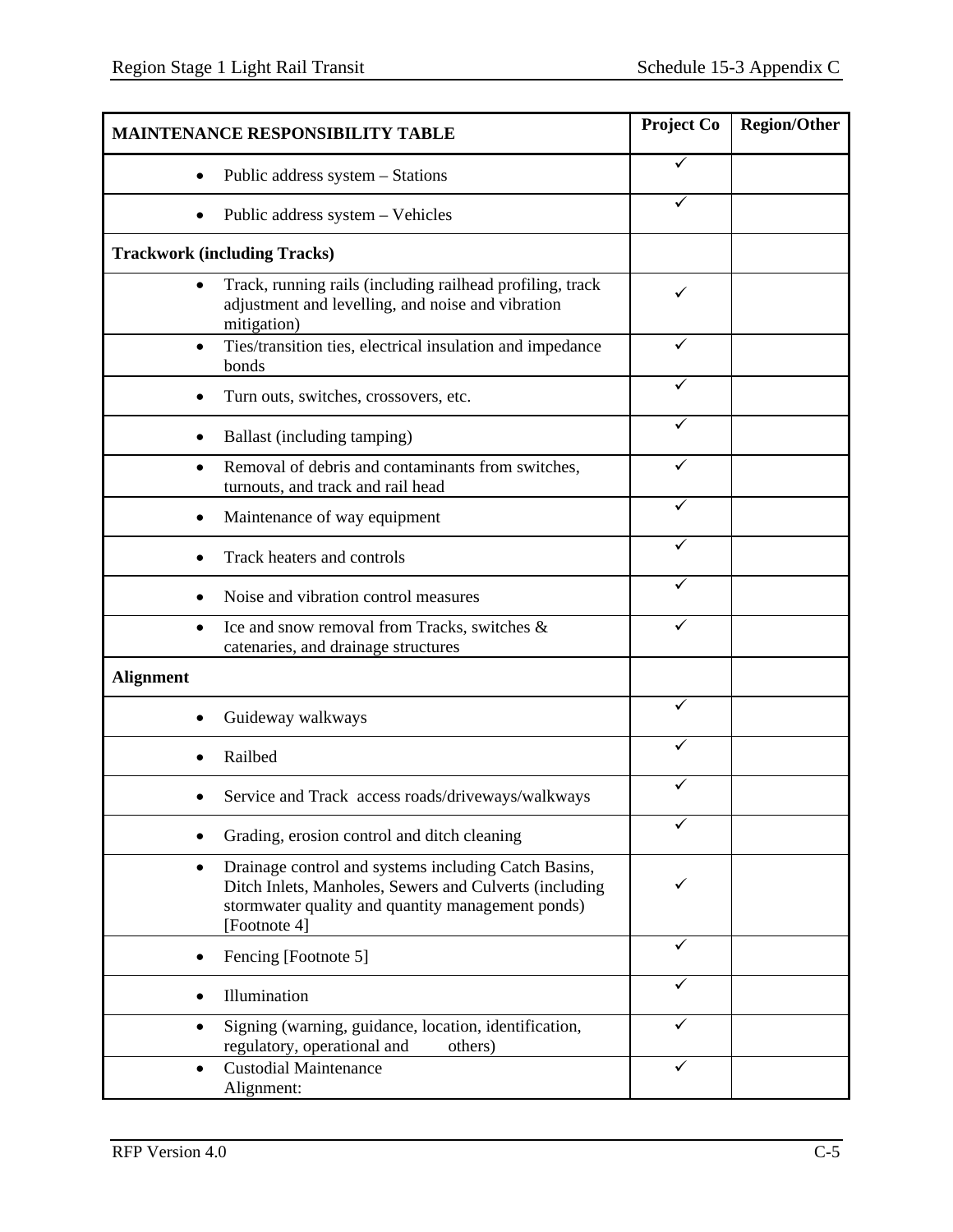| <b>MAINTENANCE RESPONSIBILITY TABLE</b>                            |                                                                   | Project Co   | <b>Region/Other</b> |
|--------------------------------------------------------------------|-------------------------------------------------------------------|--------------|---------------------|
| $\bullet$                                                          | Debris collection and disposal                                    | ✓            |                     |
|                                                                    | Snow and ice clearing, removal, sanding and salting               | ✓            |                     |
| Landscaping                                                        |                                                                   | ✓            |                     |
| Vegetation control                                                 |                                                                   | ✓            |                     |
| Grass control                                                      |                                                                   | ✓            |                     |
|                                                                    | Weed Control/ Brush Cutting                                       | ✓            |                     |
| Tree and shrub maintenance                                         |                                                                   | ✓            |                     |
| Vandalism & graffiti                                               |                                                                   |              |                     |
| Pest Control                                                       |                                                                   |              |                     |
|                                                                    |                                                                   |              |                     |
| <b>Retaining Walls:</b>                                            |                                                                   |              |                     |
| Name:                                                              | Location                                                          |              |                     |
| Station Platform Areas (30 m<br>radius from end of platform)       | <b>All Station Platforms</b>                                      | $\checkmark$ |                     |
| Retaining Walls to Private<br>Property (unless otherwise<br>noted) | Throughout alignment behind sidewalks<br>outside of station areas |              |                     |
| Waterloo Spur                                                      | Various locations                                                 | ✓            |                     |
| Huron Spur                                                         | Various locations                                                 |              |                     |
| Courtland Avenue -<br>Hayward to Balzar                            | On west side of LRT corridor                                      | ✓            |                     |
| Hydro One Corridor                                                 | Courtland Avenue to end of Phase 1<br>alignment                   | ✓            |                     |
| <b>Operations, Maintenance and Storage Facility (OMSF):</b>        |                                                                   | ✓            |                     |
|                                                                    | Service and access roads/driveways                                | ✓            |                     |
| Paving, parking lots and signing                                   |                                                                   | $\checkmark$ |                     |
|                                                                    | Entrances, Pedestrian walkways and sidewalks                      | ✓            |                     |
| Stairways, elevators & escalators                                  |                                                                   | ✓            |                     |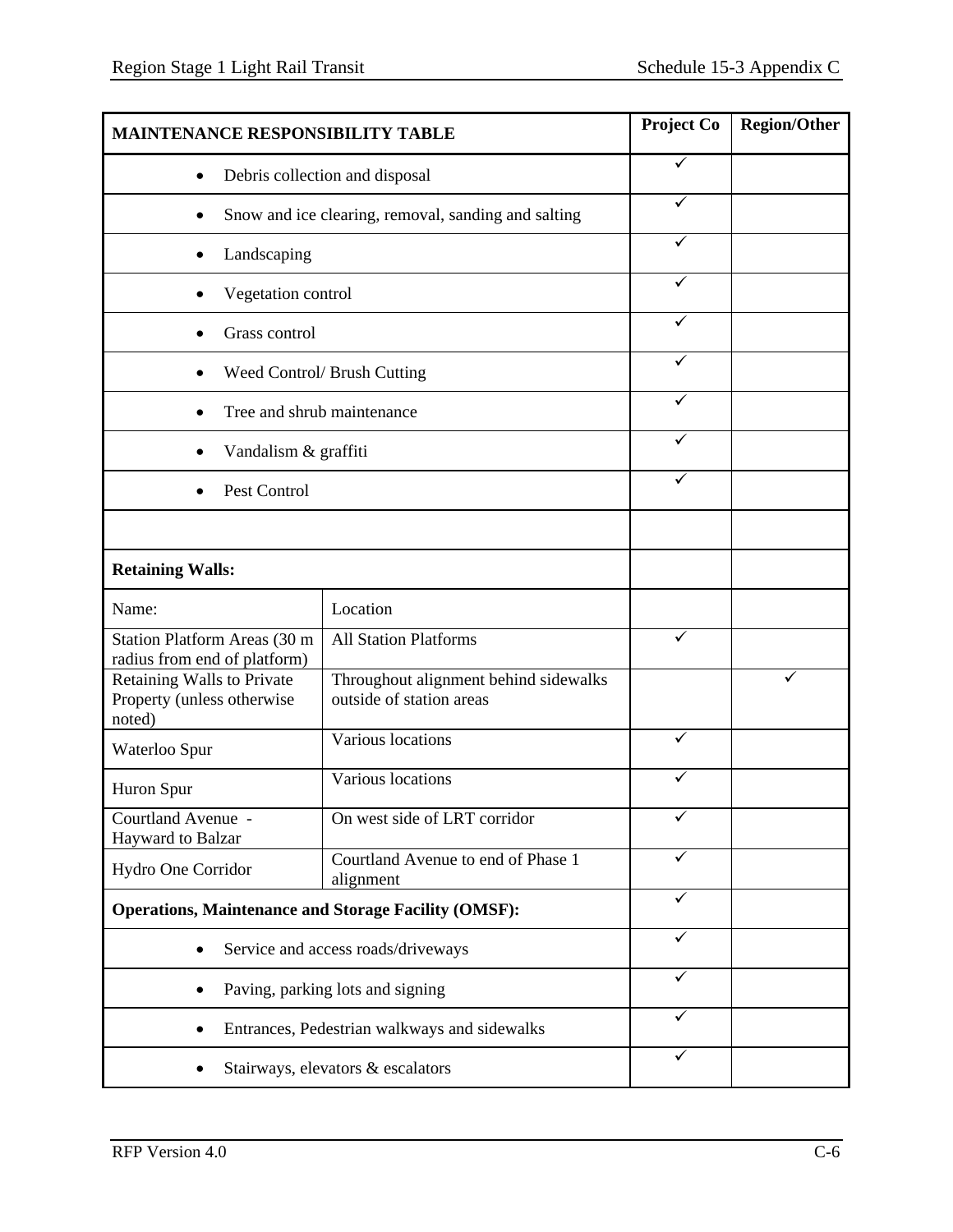| <b>MAINTENANCE RESPONSIBILITY TABLE</b>                                                                                   | Project Co | <b>Region/Other</b> |
|---------------------------------------------------------------------------------------------------------------------------|------------|---------------------|
| Grading and erosion control                                                                                               |            |                     |
| Drainage control                                                                                                          |            |                     |
| Fencing                                                                                                                   | ✓          |                     |
| Illumination                                                                                                              |            |                     |
| Noise control measures and noise walls                                                                                    | ✓          |                     |
| Signing (warning, guidance, location, identification,<br>regulatory, operational, etc.)                                   | ✓          |                     |
| Structural-footings, floors, walls, ceilings, chimneys,<br>$\bullet$<br>beams, columns, roof, insulation, etc.            |            |                     |
| Wall components, doors, frames, windows, glazing<br>$\bullet$<br>systems, entry systems, finishes, etc.                   | ✓          |                     |
| Washrooms, locker rooms, offices, storage space, etc.                                                                     | ✓          |                     |
| Interior finishes - floor & wall coverings, painting and<br>$\bullet$<br>finishes                                         | ✓          |                     |
| Plumbing – Water $\&$ sewer services, waste water                                                                         | ✓          |                     |
| Electrical – wiring, service, conduits, illumination, etc.                                                                |            |                     |
| <b>OMSF</b> Mechanical systems:                                                                                           |            |                     |
| Telephone and radio communications system wiring<br>within complex [Footnote 1]                                           | ✓          |                     |
| Utility services (Hydro, water, sewer, heating and any<br>$\bullet$<br>others) including service<br>invoices [Footnote 1] |            |                     |
| Heating Ventilating and Air Conditioning (HVAC)<br>system and air filtration.                                             | ✓          |                     |
| Automatic door systems for vehicle entry and exit                                                                         |            |                     |
| Waterproofing and building drainage control                                                                               |            |                     |
| Security – locks, guards, CCTV, alarms, monitoring,<br>intrusion detection, video recording and others.                   |            |                     |
| Fire Protection and safety measures (includes standpipes)                                                                 | ✓          |                     |
| Office furniture and equipment                                                                                            |            |                     |
| <b>Emergency Generators and UPS</b>                                                                                       | ✓          |                     |
| Automotive service vehicles                                                                                               |            |                     |
| <b>Custodial Maintenance - Operations, Maintenance and Storage</b><br>(OMSF) Facility:                                    | ✓          |                     |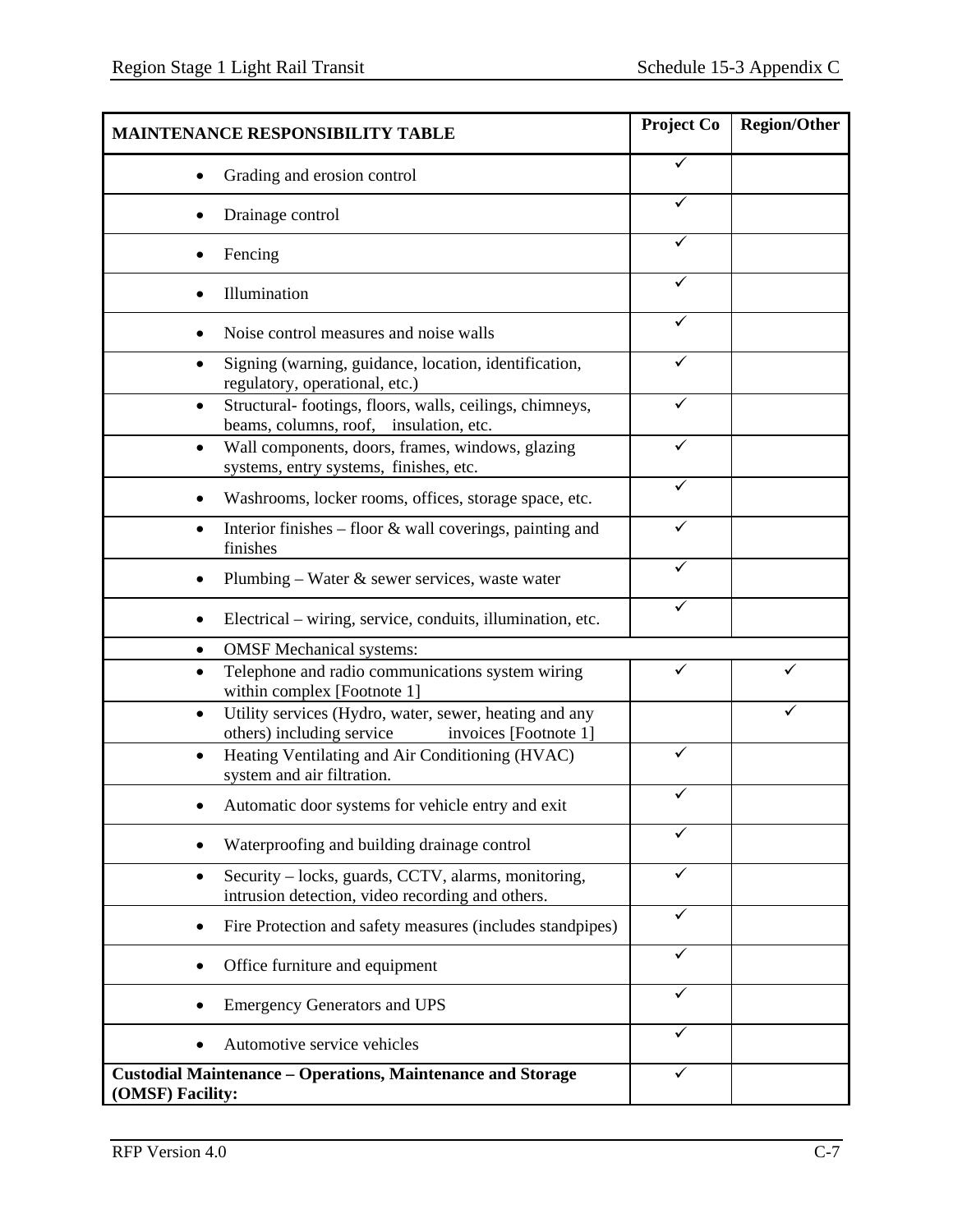| <b>MAINTENANCE RESPONSIBILITY TABLE</b>                                                                                     | Project Co | <b>Region/Other</b> |
|-----------------------------------------------------------------------------------------------------------------------------|------------|---------------------|
| Debris collection and disposal                                                                                              | ✓          |                     |
| Snow and ice clearing, removal, sanding and de-icing                                                                        |            |                     |
| Oil and grit separator                                                                                                      | ✓          |                     |
| Landscaping                                                                                                                 |            |                     |
| Vegetation control                                                                                                          | ✓          |                     |
| Grass control                                                                                                               | ✓          |                     |
| Weed Control/ Brush Cutting                                                                                                 | ✓          |                     |
| Tree and shrub maintenance                                                                                                  |            |                     |
| Vandalism & graffiti                                                                                                        |            |                     |
| Pest Control                                                                                                                | ✓          |                     |
| Daily Washroom cleaning and supplies                                                                                        | ✓          |                     |
| Cleaning of offices, furniture, walls, floors, windows,<br>٠<br>maintenance and general<br>purpose areas                    |            |                     |
| Operations, Maintenance and Service Facility (OMSF):                                                                        | ✓          |                     |
| Monthly utility charges [Footnote 1]                                                                                        |            |                     |
| Vehicle and System maintenance equipment<br>٠<br>hydraulic lifts, forklifts and other<br>including<br>specialized equipment | ✓          |                     |
| Workshop equipment including lubrication systems,<br>compressors, air dryers, vacuum systems, sumps, etc.                   | ✓          |                     |
| Hi-rail and recovery vehicles                                                                                               | ✓          |                     |
| Vehicle wash systems                                                                                                        |            |                     |
| Vehicle paint booth                                                                                                         |            |                     |
| Storage Yard and Shed:                                                                                                      | ✓          |                     |
| System: Track, catenaries, switches, etc.                                                                                   | ✓          |                     |
| Waste removal and recycling, such as wheel shavings,<br>coolant disposal, oil recycling                                     | ✓          |                     |
| Service and access roads/driveways                                                                                          | ✓          |                     |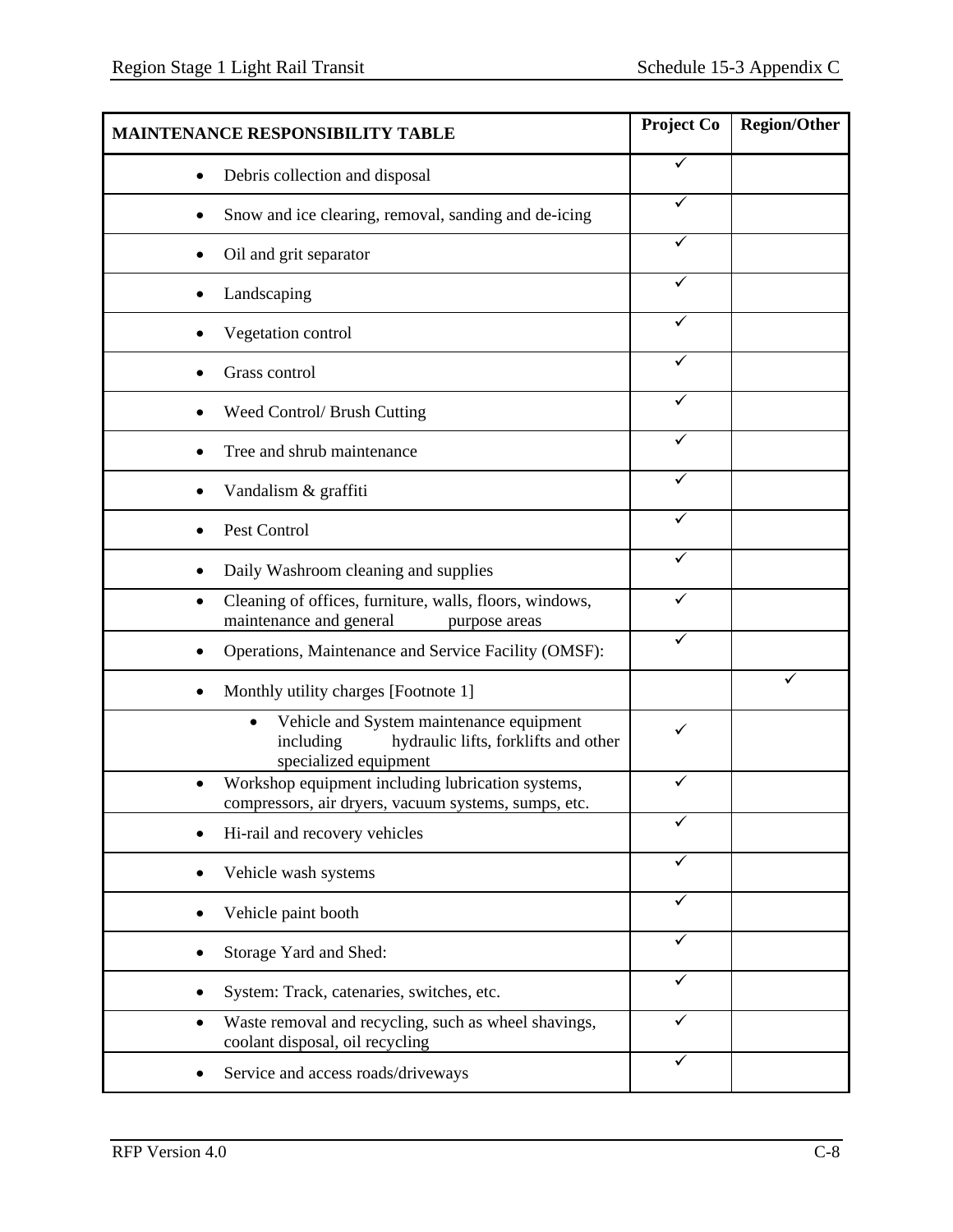|                   | <b>MAINTENANCE RESPONSIBILITY TABLE</b>                                                                        | Project Co   | <b>Region/Other</b> |
|-------------------|----------------------------------------------------------------------------------------------------------------|--------------|---------------------|
|                   | Snow and ice clearing of Track, catenaries, switches, etc.                                                     | ✓            |                     |
|                   | Central Control Facility (CCF):                                                                                | ✓            |                     |
|                   | Telephone and communication system [Footnote 1]                                                                | ✓            |                     |
|                   | Monthly telephone service charges                                                                              |              |                     |
|                   | Furniture and layout                                                                                           | ✓            |                     |
|                   | Hardware and software                                                                                          | ✓            |                     |
|                   | Cooling or heating for Project Co installed equipment                                                          | ✓            |                     |
|                   | Communications between equipment and backbone<br>communications modem                                          | ✓            |                     |
|                   | Custodial building responsibilities                                                                            |              |                     |
| <b>HVAC</b>       |                                                                                                                | $\checkmark$ |                     |
| <b>LRT</b> Stops: |                                                                                                                |              |                     |
| Structural        |                                                                                                                | ✓            |                     |
|                   | Plumbing [Footnote 1]                                                                                          | ✓            |                     |
|                   | Electrical [Footnote 1]                                                                                        |              |                     |
| Shelter           |                                                                                                                | ✓            |                     |
| ٠<br>others.      | LRT Stop furnishings, including passenger benches,<br>refuse containers, cabinets, sign boards, bike racks and | ✓            |                     |
|                   | Roof and water protection                                                                                      | ✓            |                     |
|                   | Platform: Stairs, floors, walls, furniture and finishes                                                        | ✓            |                     |
|                   | Passenger information systems                                                                                  | ✓            |                     |
|                   | Signing (warning, guidance, location, identification,<br>regulatory, operational, and others)                  | ✓            |                     |
|                   | Utilities Cost, including Traction Power [Footnote 1]                                                          |              |                     |
|                   | Advertising [Footnote 6]                                                                                       |              |                     |
| $\bullet$<br>6    | Advertising frames, hardware and fixed assets [Footnote                                                        | ✓            |                     |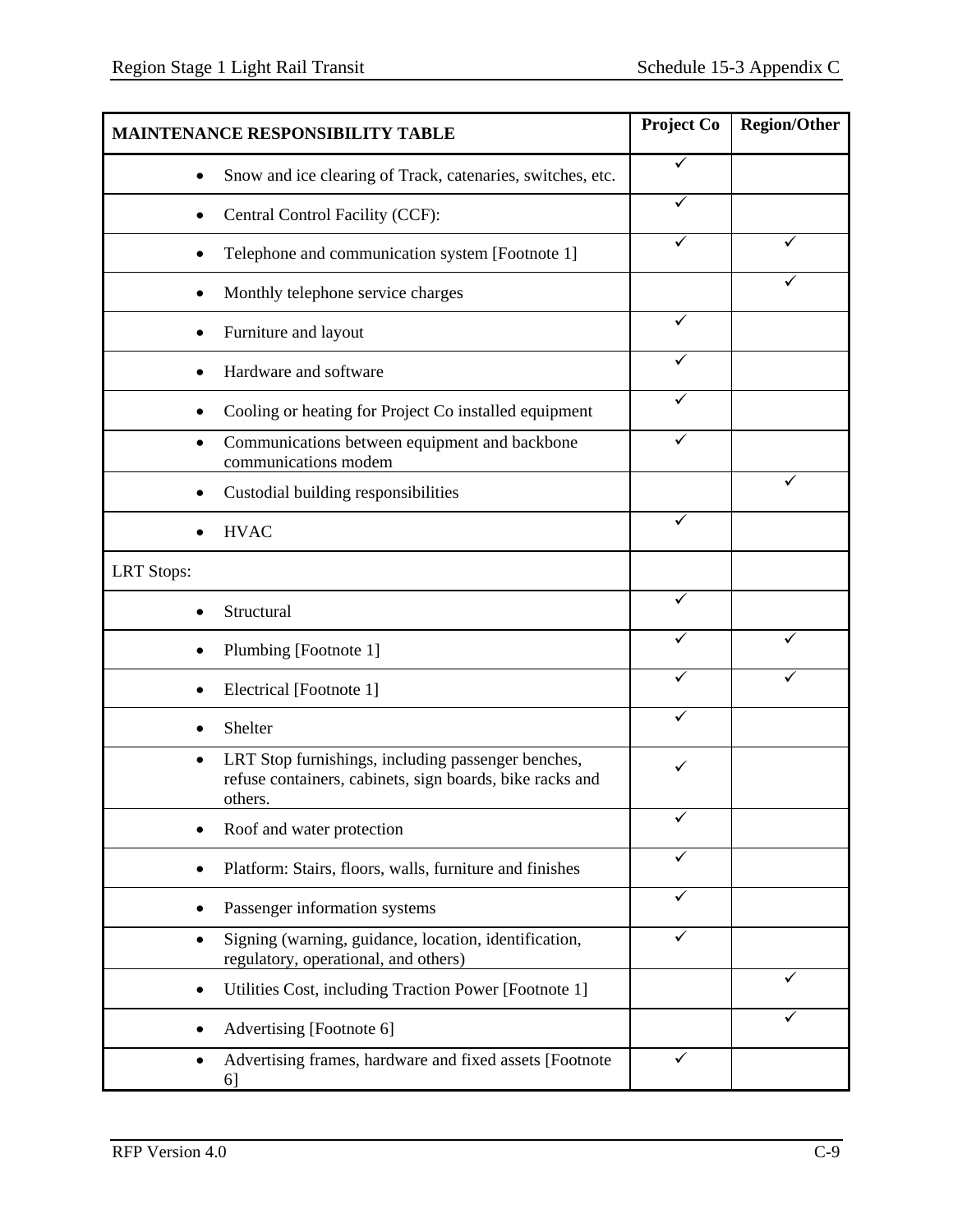| <b>MAINTENANCE RESPONSIBILITY TABLE</b>                          | Project Co   | <b>Region/Other</b> |
|------------------------------------------------------------------|--------------|---------------------|
| Illumination - poles and fixtures                                | $\checkmark$ |                     |
| Storm water drainage [Footnote 4]                                | ✓            |                     |
| Roof                                                             | ✓            |                     |
| <b>Custodial maintenance of Stations:</b>                        | ✓            |                     |
| Debris collection and disposal                                   | ✓            |                     |
| Snow and ice clearing, removal, sanding and de-icing             |              |                     |
| Cleaning - floors, walls, windows, vandalism & graffiti,<br>etc. | $\checkmark$ |                     |
| Washroom cleaning and supplies                                   | ✓            |                     |
| Illumination – cleaning $&$ bulb replacement                     | ✓            |                     |
| Landscaping including planters                                   |              |                     |
| Vegetation control                                               | ✓            |                     |
| Grass control                                                    | ✓            |                     |
| Weed Control/ Brush Cutting                                      | ✓            |                     |
| Tree and shrub maintenance                                       | ✓            |                     |
| Graffiti and vandalism                                           |              |                     |
| Pest Control                                                     | ✓            |                     |

## **[Footnotes:]**

- 1) The Region shall be responsible for the service / usage charges related to all utilities during the Maintenance Term. Project Co shall be responsible for all infrastructure required up to the demarcation point established pursuant to Schedule 15-2 and / or as may be agreed to with the utility service provider.
- 2) Regarding Radio System, Project Co will be responsible for purchasing and maintaining radios for LRVs, Operating personnel and for non-revenue equipment which is compatible with the Region's existing radio system infrastructure. The Region will program the radios for Project Co's use. Project Co will be responsible for installing the radio equipment required to meet their operational requirements. The Region will be responsible for maintaining the radio systems infrastructure (base station, etc.)